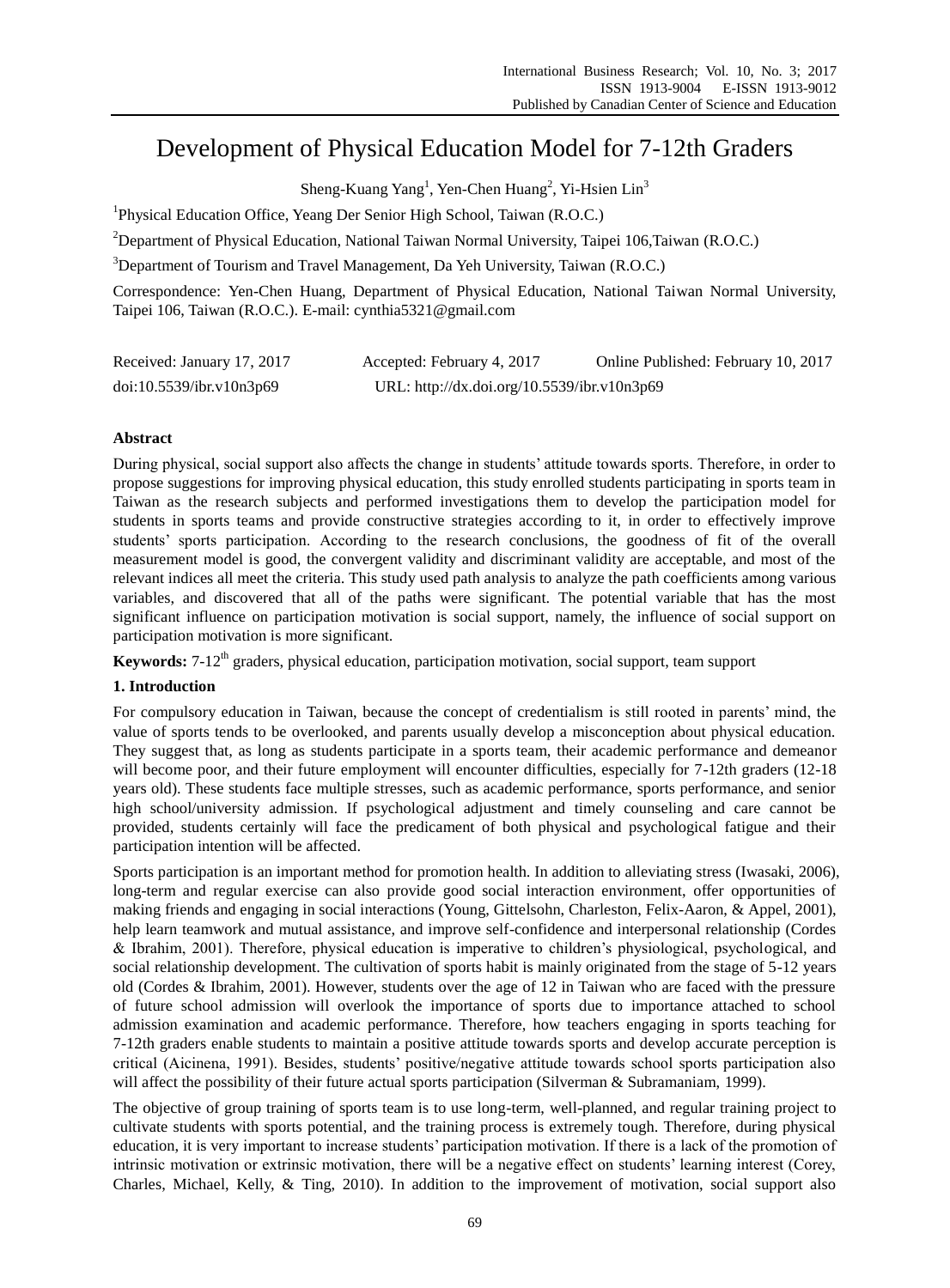changes students' attitude towards physical education (Beets, Vogel, Chapman, Pitetti, & Cardinal, 2007; Beets, Vogel, Forlaw, Pitetti, & Cardinal, 2006; Norman & Bente, 1992). Social support not only can increase the intention of sports participation, but also can convert participation intention into substantial sports participation (Fuchs, 1996). However, during sports participation, students will encounter barriers from different aspects, and individuals may also encounter different types of barriers due to the differences in motivation and need of sports participation, which affects their intention to participate in sports (Iwasaki, 2003).

In order to understand the correlation among sports participation motivation, social support, and participation barriers, as well as to propose suggestions for improving physical education, this study selected students participating in sports teams in Taiwan as the samples, and performed analyses to enable teachers engaging in physical education for students to effectively discover the problems and develop effective strategies to improve students' sports participation.

#### *1.1 Participation Motivation*

Motivation can be regarded as a specific behavior, as well as a direction for guiding the behavior and a persistent state of mind (Corey, Charles, Michael, Kelly, & Ting, 2010). It is also a stimulated need, which is sufficient to induce individuals' actions to meet their needs or reduce their tension (Kotler, 1997; Adams, 1963). In leisure field, the stronger the leisure motivation is, the higher the frequency of leisure participation is (Moutinho, 2000). Wuest and Bucher (2003) indicated that, sports motivation is the internalized physiological or psychological need, which facilitates individuals' development of intention or driving force to achieve a certain objective. If there is a lack of the promotion of intrinsic motivation or extrinsic motivation, there will be a negative effect on students' learning interest (Corey, Charles, Michael, Kelly, & Ting, 2010). Therefore, motivation can also be viewed as the driving force for individuals to develop future behaviors. In addition, the cause-and-effect relationship between motivation and behavior has also been verified. As a result, participation motivation will lead to the occurrence of participation behavior.

Deci and Ryan (1991) divided participation motivation of sports behavior into three types: intrinsic motivation, extrinsic motivation, and a-motivation. Hanqin and Lam (1999) proposed push motivations, such as knowledge, reputation, strengthening of interpersonal relationship, relaxation, and novelty. Gould and Petlichoff (1988) also suggested that the main motivations of sports include improvement of techniques, interest, social interactions, experience & excitement, success, and development of physical fitness. This study investigated two variables, social support and participation barriers, in order to understand the factors affecting sports participation motivation of 7-12th graders.

## *1.2 Participation Barriers*

Many studies have investigated the classification of barrier factors of leisure and recreation (Ellis and Rademacher, 1986; Crawford and Godbey, 1987; Jackson, 1988). Participation barriers of leisure and recreational activities can be regarded as various factors inhibiting or reducing the participation frequency and pleasure perception of relevant activities (Crawford & Godbey, 1987; Jackson, 1988). In terms of the barriers of leisure and recreational activities, Crawford and Godbey (1987) divided theme into three types: intrapersonal barriers, interpersonal barriers, and structural barriers (or leisure barriers). After facing intrapersonal and interpersonal barriers, individuals eventually will face structural barriers. If they can overcome structural barriers, they can participate in leisure activities. If they can't, they will be affected and will not participate in leisure activities (Crawford, Jackson and Godbey, 1991). Moreover, individuals may also encounter different types of leisure participation barriers due to the differences in motivation and need. For the barrier factors affecting individuals' leisure participation, the level of barrier also directly affects individuals' level of participation and intention (Iwasaki, 2003). Barriers are one of the factors affecting individuals' participation in leisure activities, and participation frequency is negatively correlated with barriers (Caroll and Alexandris, 1997). Based on the said reasons, this study suggested that, sports participation barriers affects sports participation motivation.

#### *1.3 Social Support*

Social support is the function developed in individuals under a specific situation where they are pursing objectives and meeting their needs (Tolsdorf, 1976). It is also individuals' achievement of objectives of their inner desire through other people's help during participation in any activity (Caplan, 1974; Oh, 2005). Such a help or function is usually formed by resources provided by other people (Cohen and Syme, 1985), and directly or indirectly affects individuals' behavior (Forster, 1989). In sports behaviors, social support is one of the factors for maintain sports behaviors. In addition to increasing individuals' intention to participate in leisure sports, social support can further convert participation intention into substantial leisure sports participation (Fuchs, 1996). The study by Kingery (1990) discovered that, the higher the self-perceived social support for sports is, the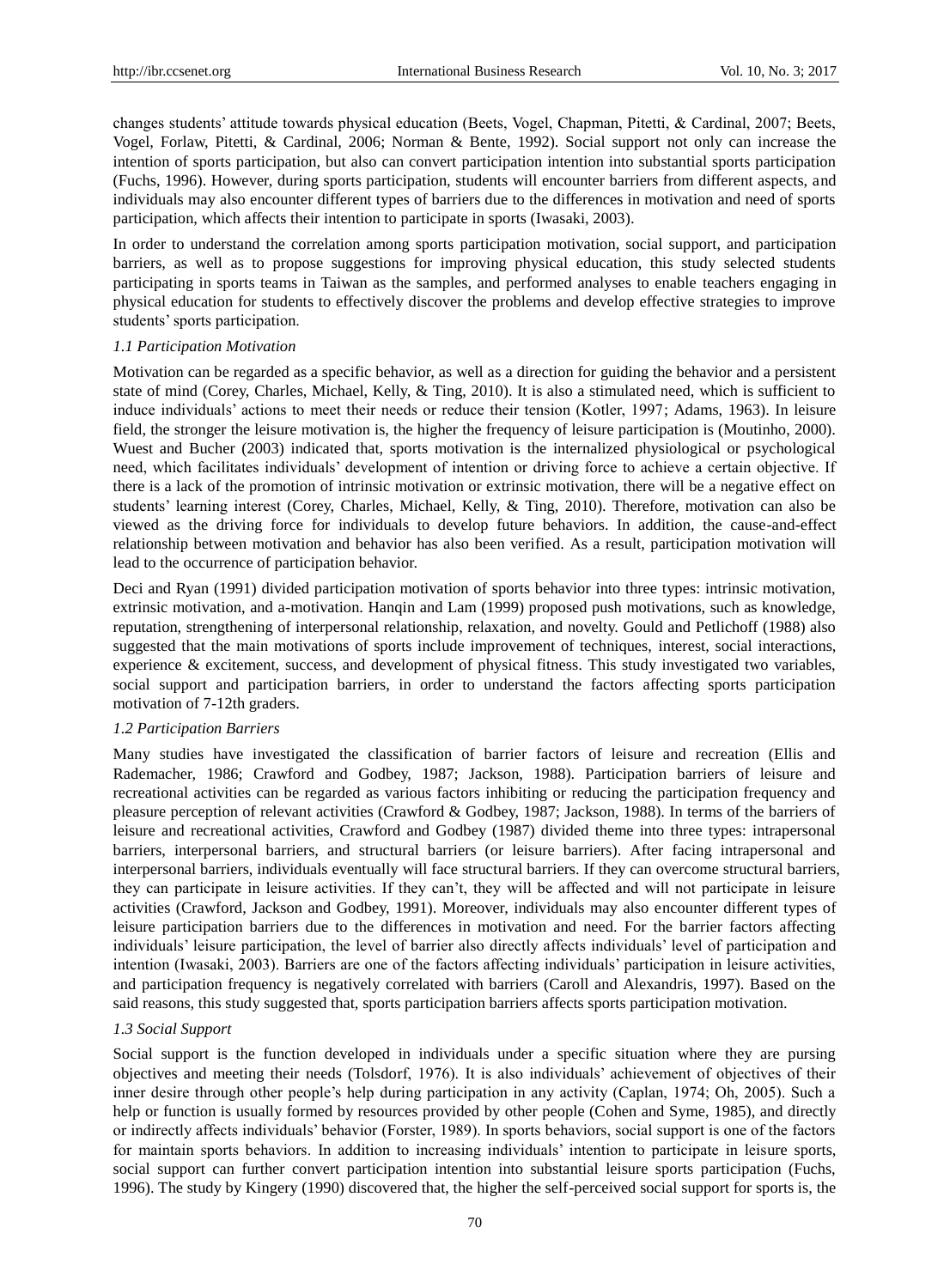better the performance of sports behavior is. Moreover, social support for sports will also lead to the change in attitude towards physical education. Such a change is not limited to attitude, but also includes the transformations of behavior and performance, such as regular exercise, physical activity level, and sports participation (Beets, Vogel, Chapman, Pitetti, & Cardinal, 2007; Beets, Vogel, Forlaw, Pitetti, & Cardinal, 2006; Norman & Bente, 1992). To adolescent sports populations, peer participation, as well as obtainment of happiness, praise, and affirmation, are both important factors that stimulate sports participation (Young, Gittelsohn, Charleston, Felix-Aaron, & Appel, 2001; Cobb, 1976). In terms of the sources of social support, parents, teachers, and peers all will affect individuals' sports participation behaviors (Thoits, 1985; Nixon, 1984; Norman & Bente, 1992), and the influence of family and (Beets, Vogel,Forlaw, Pitetti, & Cardinal, 2006) professional sports coaches (Bucher and Krotee, 2000) is most important.

Many current studies have found that, social support is significantly positively correlated with sports participation motivation (Sallis, et al., 1992; King, 2001; Coleman & Iso-Ahola, 1993; Fuchs, 1996; Berkman, 1995; Seeman, Berkman, Charpentier, Blazer, Albert & Tinetti, 1995; Oh, 2005). In addition, social support has a significant influence on intention to participate in leisure sports (Bialeschki &Michener, 1994; Kay, 1998). In particularly, social support is highly positively correlated with sports participation motivation of adolescent population (King, 2001). Social support from friends is also highly positively correlated with physical activity level of adolescent population (Sallis, Simons-Morton & Stone, 1992). Based on the above, this study suggested that, social support has an influence on sports participation motivation. This study particularly found that, children aged 9-12 most need support from family (Bokhorst, Sumter, & Westenberg, 2010). Besides, past studies investigating participation barriers tended to discover that, participation barriers will also be developed in the aspect of "significant others," such as society, interpersonal relationship, companion, and group support or the lack of adequate or sufficient sports partners, and thus affects individuals' participation. The aforementioned factors are also the concept of social support. Therefore, this study also attempted to include social support into the discussion in order to make the model development more complete.

#### **2. Method**

#### *2.1 Research Method and Tools*

This study selected samples in Miaoli County, Taiwan. According to the needs of this study, this study used purposive sampling to enroll players participating in The 2015 National High School Athletics Games in Miaoli County as the subjects. The age of the subjects was 13-18 years old, and they studied in junior high schools or senior high schools (7-12th graders). For questionnaire design, this study mainly designed the questionnaire for players participating in athletic competitions in high schools. Wang (1999) indicated that, "The sample size of the pretest should be at least 100 people to meet the requirement for statistical analysis." From March 1, 2015 to March 15, 2015, this study randomly distributed the pretest questionnaires at two places, Hsinchu County Tongtex Secondary High School and Miaoli County Dalun Junior High School. A total of 120 questionnaires were distributed, after a total of 10 invalid questionnaires (with incomplete answers) were deleted, there were a total of 110 valid questionnaires, with a return rate of 91.7%. After the pretest questionnaires were returned, arranged, and coded, this study used statistical package software SPSS for Windows 18.0 to process data. Firstly, this study performed an item analysis to increase the instructions of questionnaire and the reliability and validity of final questionnaire. For the design of final questionnaire, in addition to taking into account the pretest results, this study also referred to the feedback and suggestions for questionnaire provide by school coaches of the pretest to make revisions. The final questionnaire was composed of a total of 4 parts. Part 1 was "Personal Basic Information," Part 2 was "Scale on Participation Motivation," Part 3 was "Scale on Barrier Factors," and Part 4 was "Scale on Social Support." After the questionnaire was properly revised and items were added and deleted according to this study, the pretest was performed after the questionnaire was reviewed by experts and scholars. This study used 5-point Likert scale for scoring. According to the subjects' answers, "strongly agree," "agree," "somewhat agree," "disagree," and "strongly disagree" were scored 5, 4, 3, 2, and 1 points, respectively. The higher the score was, the higher the satisfaction with experiences was. The lower the score was, the lower the satisfaction with experiences was. The explanations are given as follows:

(1) Personal Basic Information: including gender, grade, and seniority of group participation, weekly practice time, family socioeconomic background, and property of sports team where they participate.

(2) Scale on Participation Motivation: this scale was mainly modified from the questionnaires developed by Heapes (1978), Iso-Ahola (1982), Gould and Petlichoff (1988), Deci and Ryan (1991), Weissinger and Bandalos (1995), Murray and Nakajima (1999), and Hanqin and Lam (1999). This scale included 4 dimensions, self-improvement, social need, sense of accomplishment, and self-actualization.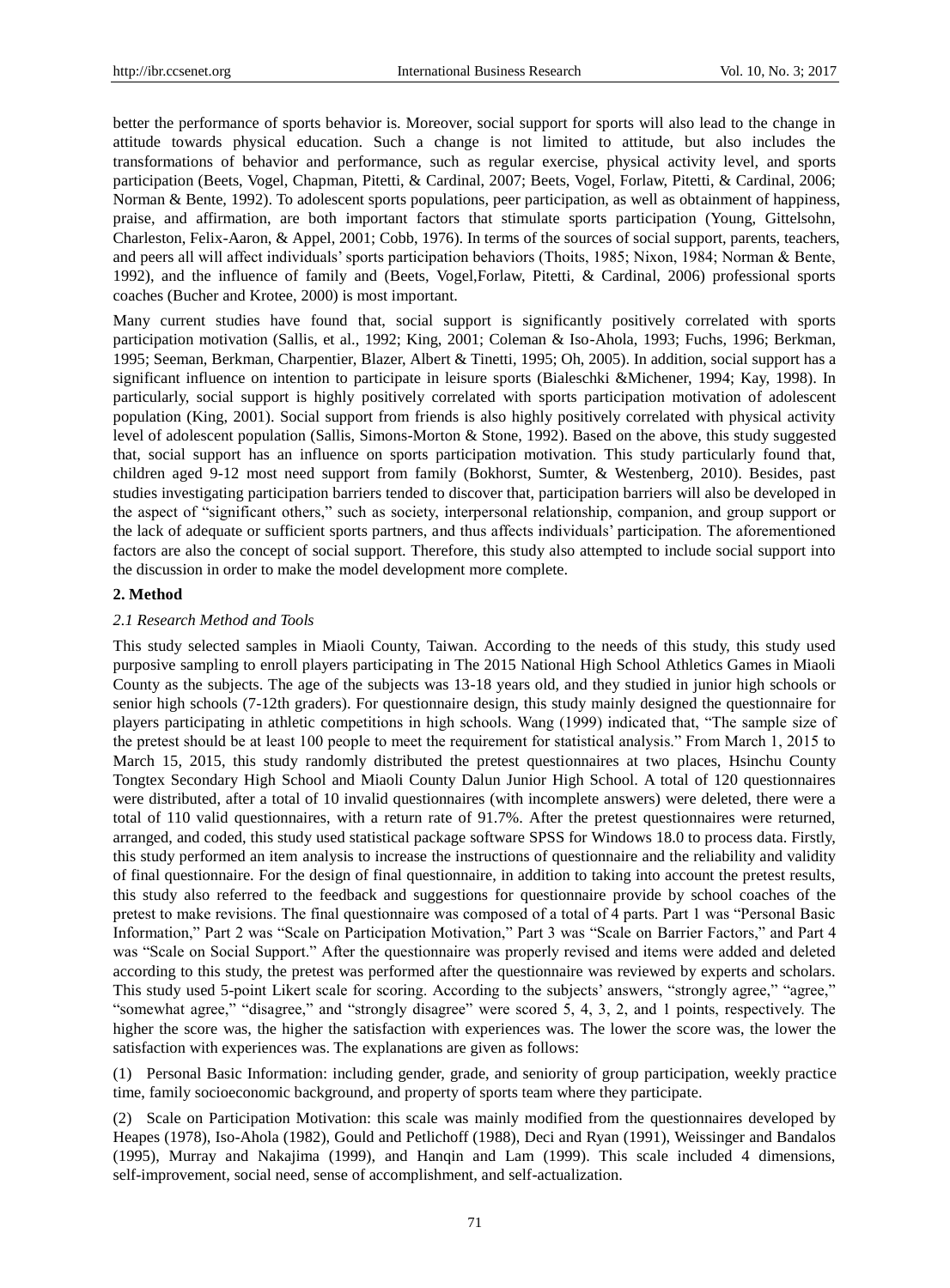(3) Scale on Barrier Factors: this scale was modified from the questionnaires developed by Townsend (1981), Crawford, Jackson and Godbey (1991), Dishman, (1991), and Raymore, Godbey, Crawford, and VonEye (1993), "scale on leisure barrier" comprehensively applied in Taiwan, and the questionnaire developed by Vallerand and Rousseau (2001). This scale included 4 dimensions, social support, self-stress, perception factors, personal performance, and administrative support.

(4) Scale on Social Support: this scale was modified from the questionnaires developed by Cobb (1976), Cobb (1979), Cohen and Wills (1985), Young, Gittelsohn, Charleston, Felix-Aaron, & Appel, 2001, and Robert and Angelo (2001). This scale included 4 dimensions, group support, family support, coaches and teachers, and classmates.

#### *2.2 Questionnaire Survey and Analysis*

This study conducted a questionnaire survey from May 1, 2015 to May 15, 2015. This study selected players in sports teams of all of the competitions of junior and senior high schools in Hsinchu and Miaoli Counties as the research subjects. For the implementation method, this study assigned surveying personnel to directly visit schools of the subjects, and the subjects completed the questionnaire in the company of coaches. This study distributed questionnaires at a total of 31 schools, and 420 questionnaires were returned. After 11 invalid questionnaires (with incomplete answers) were deleted, 399 valid questionnaires were returned, with a valid return rate of 95%. With the assistance of friendly surveying personnel and their careful inspection on completeness of questionnaires upon completion of questionnaires, the valid return rate of questionnaire survey was indeed improved (Lee, 2009).

In terms of reliability analysis, the Cronbach's  $\alpha$  of three latent variables, motivation to participate in sports competition, barrier factor affecting player's participation in sports competition, and social support for player's participation in competition was .942, .935, and .934, respectively, and was higher than the basic standard value of .70 (Nunnally & Bernstein, 1994), suggesting that the reliability of questionnaire survey was acceptable.

#### *2.3 Data Analysis*

This study used SPSS 17.0 for Windows to perform Kaiser-Meyer-Olkin (KMO) and Bartlett's sphericity test on three variables, motivation to participate in sports, participation barriers, and social support for players. The results showed that, the KMO measure of sampling adequacy of all of them was > .900. In addition, Bartlett's test of all of them all reached significance (p0.001). Therefore, they were suitable for factor analysis (Kaiser, 1974). Moreover, this study used exploratory factor analysis (EFA) to extract factors. In general, principal axis factoring is mainly used to perform factor analysis in behavioral studies. Therefore, this study used this method to extract factors for developing structural equation modeling (Iacobucci, 2001; Preacher & MacCallum, 2003). In the end, this study used SPSS Amos 21.0 for Windows to test model theoretical correlation and model goodness-of-fit of the proposed structural equation modeling. This study used maximum likelihood estimation to test all of the variables for model estimation. In addition, this study also tested the hypotheses to understand whether there were significant correlations among variables.

#### *2.4 Exploratory Factor Analysis*

In terms of the Scale on Participation Motivation, according to the item analysis results, excessively low correlation coefficient may affect the accuracy of results. Therefore, this study deleted the items of Scale on Participation Motivation to 15 items. After the factor analysis, the items of the scale were reduced to three dimensions, which were named as "self-improvement," "social needs," and "fulfillment of achievement." The cumulative variance explained was 62.367%. Except for Item 12 (parents' suggestions or encouragements) of "social needs," the factor loading of all of the other items was >.45. After Item 12 was deleted, this study preliminarily confirmed that the construct validity of motivation to participate in sports competition was good (Tabachnick and Fidell, 2007). In order to understand the consistency and stability of the extracted factors, this study further analyzed the reliability of participation motivation. After Item 12 was deleted, the Cronbach's α of reliability of three factors was >.8, suggesting that each factor was highly reliable (Nunnally, 1978; George & Mallery, 2003).

In terms of the Scale on Participation Barriers, according to the item analysis results, this study deleted the items of Scale on Participation Barriers to 14 items. After the factor analysis, the items of the scale were reduced to three dimensions, which were named as "social barrier,' "training stress," and "personal factors." The cumulative variance explained was 60.996%. The factor loading of Item 4 of dimension "training stress," as well as Items 13 & 17 of dimension "personal factors" was <.45. Therefore, the said items were deleted to ensure that the construct validity of dimensions was good. In terms of reliability analysis, the original Cronbach's α of all of the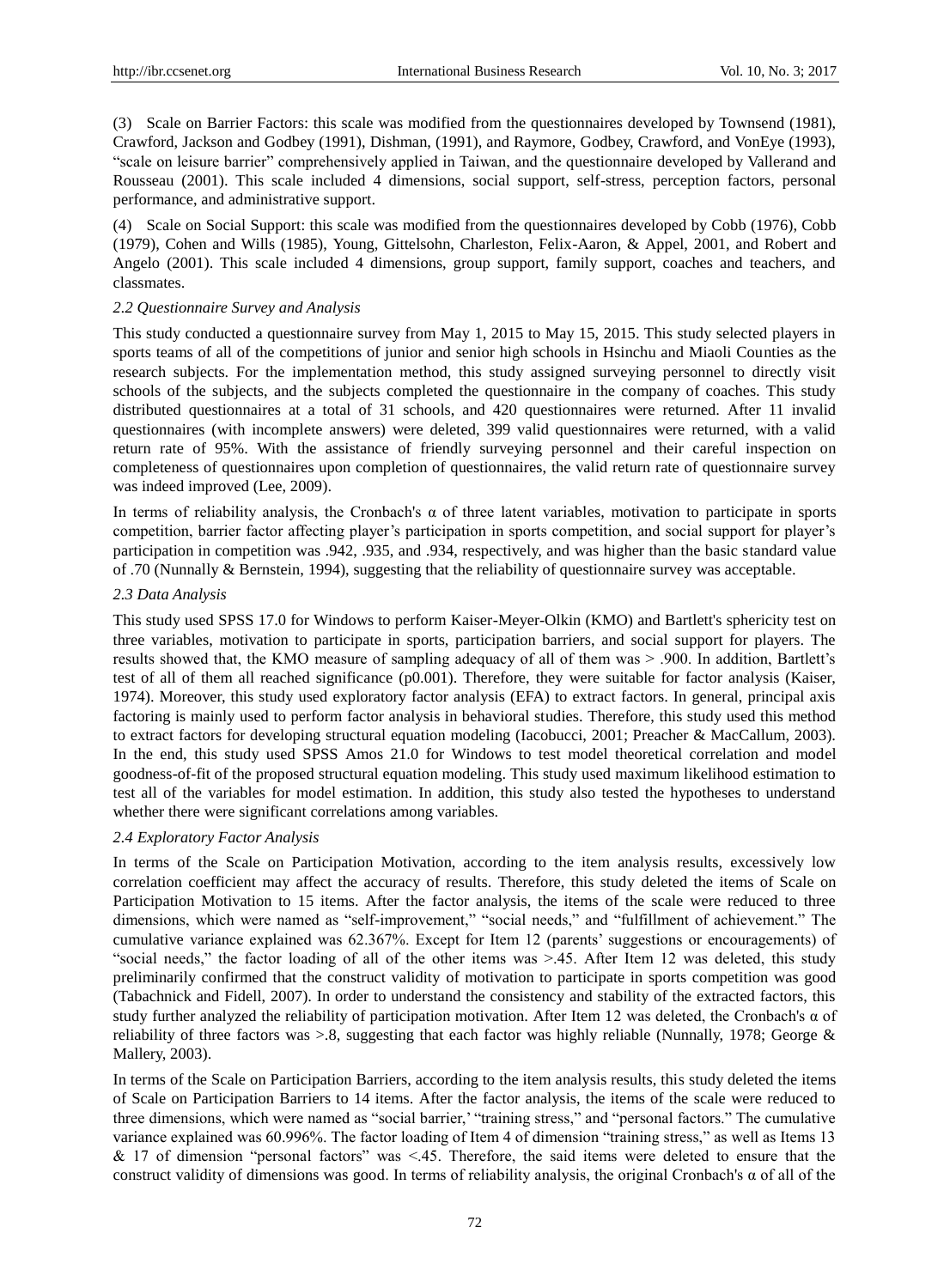three barrier factors affecting player's participation in sports competition was >.8. After Item 4 was deleted, Cronbach's α of dimension "training stress" was slightly decreased to .873. After Items 13 and 17 of dimension "personal factors" were deleted, Cronbach's α increased to .835, suggesting that each factors was highly reliable.

In terms of the Scale on Social Support, according to the item analysis results, this study deleted the items of Scale on Social Support to 16 items. After the factor analysis, the items of the scale were reduced to 4 dimensions, which were named as "team's support," "teacher's support," "family's support," and "classmates' support." The cumulative variance explained was 67.935%. The factor loading of all of the items was >.45, and the construct validity was good. Therefore, there was no need to delete the items. In terms of reliability analysis, Cronbach's  $\alpha$  of all of the 4 dimensions of social support was  $> 8$ , suggesting that each factor was highly reliable.

In order to confirm the reliability and construct validity of the entire questionnaire, after the first factor analysis, this study performed the second factor analysis and reliability analysis on various dimensions, and found that the entire questionnaire was composed of three dimensions. The cumulative variance explained was 68.299%. In addition, except for team's support and classmates' support, the factor loading of all of the other items was >.7. Therefore, this study preliminarily confirmed that the construct validity of the entire questionnaire was good. Moreover, the Cronbach's α (reliability) of all of the three dimensions was >.8, and was acceptable (Cuieford, 1965). Therefore, this study confirmed that the consistency and stability of the research tools were acceptable.

#### **3. Results**

#### *3.1 Sample Data Analysis*

In terms of gender, most of the subjects were male (73.9%). For grade, most of them were 8th graders (14-15 years old; 31.6%). For socioeconomic background, most of them were from common socioeconomic background (53.6%). Most of their seniority of participation in competition was 3 years and above (40.4%). However, that of 22.6% of them was less than 1 year. For weekly practice hours, 46.4% of students practiced at least 16 hours per week. However, 27.8% of them practiced less than 6 hours per week. For the property of sports team, 67.4% of the students belonged to group sports team.

#### *3.2 Descriptive Statistical Analysis on Participation Motivation, Barrier Factors, and Social Support*

In terms of participation motivation, the score of "self-improvement" was the highest, while that of "fulfillment of achievement" was the lowest. For barrier factors, the score of "personal factors" was the highest, while that of "social barrier" was the lowest. For social support, the score of "team's support" and "family's support" was the highest, while that of "teacher's support" was the lowest.

#### *3.3 Structural Equation Modeling*

Confirmatory factor analysis (CFA) should be performed before the SEM to perform measurement model analysis on various factors and dimensions (Thompson, 2004), assess and verify model, provide relevant information required by confidence level of structural model, and prove whether the measurement scale actually reflect the characteristics of latent variables (Kenny, 2006). This study used the two-stage analysis of SEM. Firstly, this study performed confirmatory factor analysis on various research dimensions and items to understand the composite reliability, convergent validity, and discriminant validity of various dimensions. Secondly, this study used linear structural relationship to develop the structural model, as well as test various research hypotheses (Williams & Hazer, 1986).

## *3.4 Measurement Model*

Before the analysis is performed on measurement model and structural model, it is necessary to understand the goodness of fit of various dimensions and test relevant indices with acceptable goodness of fit. For the measurement model and structural model, the goodness of fit indices used in this study included chi-square and degree of freedom (DOF) (χ2/df), adjusted goodness of fit index (AGFI), goodness of fit index (GFI), normed fit index (NFI), comparative fit index (CFI), root mean square error of approximation (RMSEA), and standardized root mean squared residual (SRMR).

Participation motivation and participation barriers were divided into three dimensions, respectively. Therefore, they were just identification (df-p=0), with a chi-square value=0 and GFI=1. Social support was divided into four dimensions, and was over identification (df-p=2). The variable  $\chi$ 2/df =1.349, meeting the standard of <3 (Kline, 2005). AGFI=0.983, meeting the standard of >0.8 (MacCallum and Hong, 1997). GFI=0.997, NFI=0.996, CFI=0.999, SRMR=0.011, meeting the standards of GFI, NFI, and CFI >0.9, and SRMR <0.1 (Henry & Stone, 1994). RMSEA=0.030, meeting the standard of <0.05 (Schumacker and Lomax, 2004). Among the three variables in this study, two of them were just identification, while the other one was over identification. In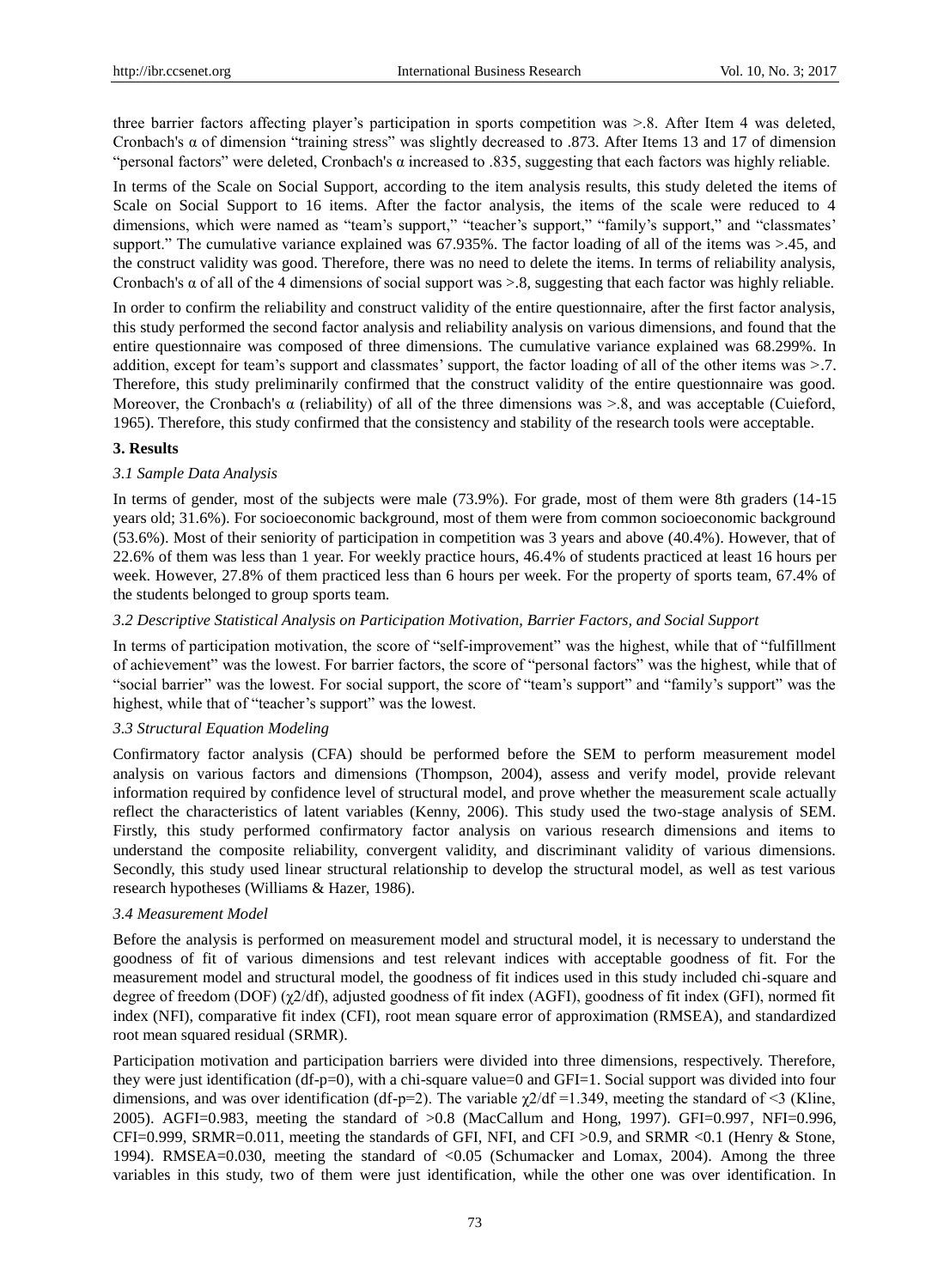addition, all of the goodness of fit indices were higher than the recommended value. Therefore, as a whole, the goodness of fit of the measurement model was good.

The convergent validity has to meet the following conditions: factor loading >0.5, and shows significance in the t test (Hair et al., 1998). Composite reliability has to be >0.6 (Fornell & Lacker, 1981; Bagozzi & Yi; 1988). Average Variance Extracted (AVE) of latent variables has to be >0.5 (Fornell and Lacker, 1981). The factor loading of all of the items of three research variables was  $> 0.6$ . The composite reliability was 0.91, 0.87, and 0.85, respectively. The AVE was 0.76, 0.68, and 0.59, respectively. Therefore, the three conditions of convergent validity were met. For discriminant validity, the judgment criterion is that the square root of AVE of each variable should be greater than the absolute value of correlation coefficients among various variables and should account for at least 75% of overall number for comparison (Hair et al., 1998). The square root of AVE in this study was greater than the absolute value of correlation coefficients among various variables. Therefore, the discriminant validity was good.

#### *3.5 Structural Equation Modeling*

For the use of SEM for verification of theoretical model, a good model goodness of fit is the basic condition for analysis (Byrne, 2010). The goodness of fit indices used in this study included chi-square and degree of freedom (χ2/df), adjusted goodness of fit index (AGFI), goodness of fit index (GFI), normed fit index (NFI), comparative fit index (CFI), Root mean square error of approximation (RMSEA), and Standardized root mean squared residual (SRMR). χ2/df of this study was 4.742, meeting the standard of ≦5 (Schumacker and Lomax, 2004). For other relevant indices, except for RMSEA, all of them all met the standards. In general, RMSEA <.06 is the threshold for a good model (Hu & Bentler, 1999), and .08 is the threshold for an acceptable model (McDonald & Ho, 2002). However, when the sample size is small, RMSEA value can be easily enlarged (Fan et al., 1999). The sample size of this study was 399. Although the basic threshold of 200 for SEM analysis was met (Barret, 2007), this study was still an analysis of smaller sample size in SEM analysis. Therefore, RMSEA could be affected and enlarged.

This study used path graph to analyze the path coefficients among various variables. Therefore, the significance of null hypothesis, as well as the explanatory power of variance, can be explained. As shown in Figure 1 and Table 4, all of the paths reached significance. In the research model, the standardized coefficient of each path was:

- 1. Social support->participation motivation (0.56)
- 2. Social support->barrier factors (-0.50)
- 3. Barrier factors->participation motivation (-0.21)

In the structural model, weighted standardized regression coefficient can be used to understand the relative influence of variables (Chen and Wang, 2010). As shown in Figure 1 and Table 4, the latent variable which had the most significant influence on participation motivation was social support. Square Multiple Correlations (SMCs) is explained variance (R2), representing the explanatory power of Exogenous variables for Endogenous variables (Chang and Cheng, 2012). In this study, R2 of barrier factors was .249, and that of participation motivation was .474, suggesting that social support indeed had a more significant influence on participation motivation.

#### **4. Discussion**

#### *4.1 Discussion on Results of Participation Motivation, Barrier Factors, and Social Support*

In the analysis on order of dimensions of participation motivation, the average score of "self-improvement" was the highest, while that of "fulfillment of achievement" was the lowest. Therefore, students' sports team participation motivation is to improve their physique, strengthen fitness, and enhance immunity to achieve better physical health, as well as to improve sports skills, create more outstanding performance in competitions, and show sports talent through school coach's physical training and sports technique instruction. This result is consistent with that of the studies by Hanqin and Lam (1999) and Gould and Petlichoff (1988). The research results showed that, the motivation of sports team participation is to pursue the development of sports perception, skills, and physical fitness, as well as to create more outstanding sports performance.

In the analysis on order of dimensions of barrier factors, the average score of "personal factors" was the highest, while that of "social barrier" was the lowest. Therefore, among all of the barriers preventing students from participating in sports team, students attached the highest importance to whether there are capable of participating in sports team, coach's expectation, outdated school training devices, and school funding. The score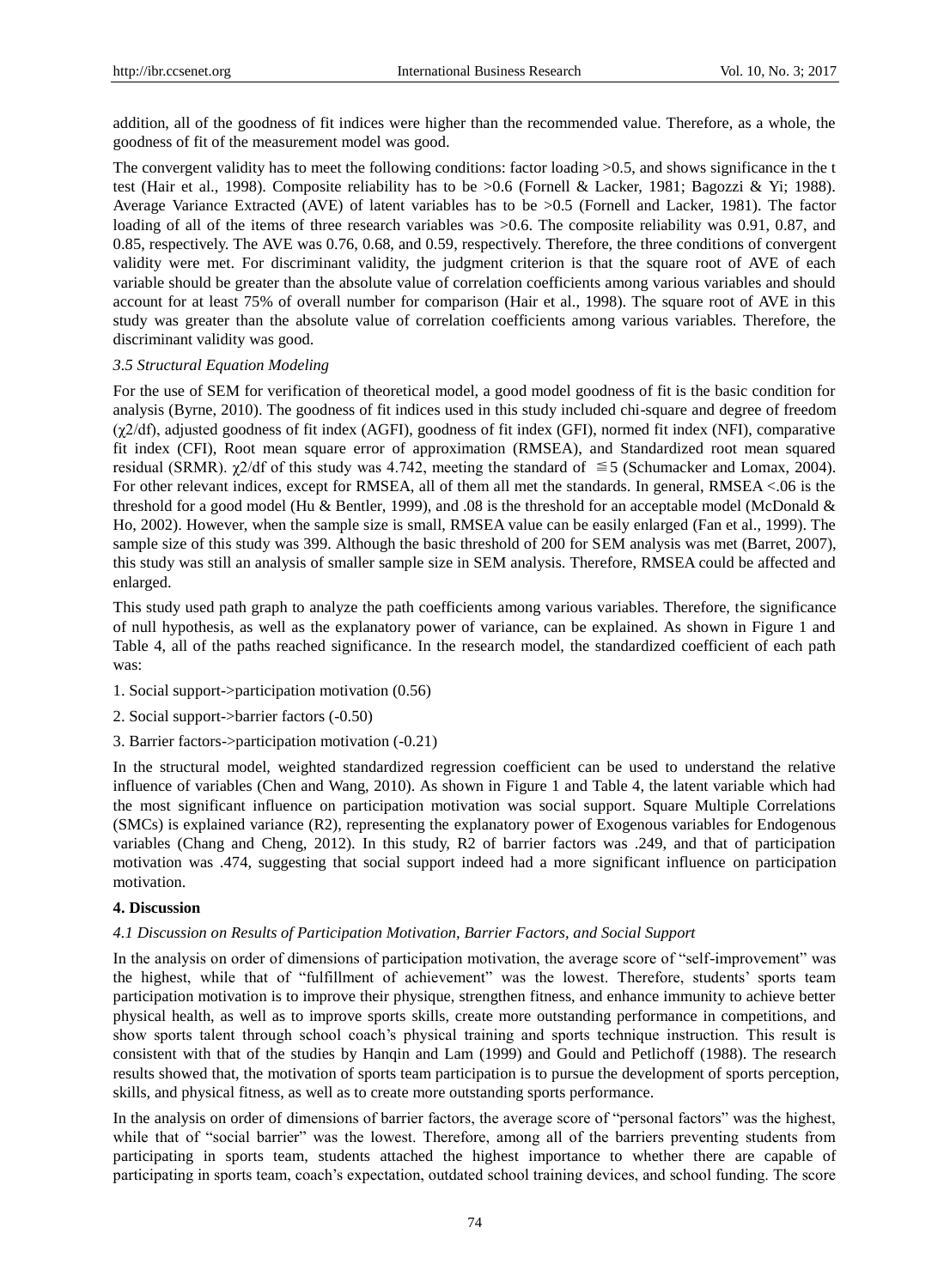of "social barrier" was the lowest. Among barrier factors, students still had their own assertive opinions and seldom refused to participate in sports team due to other people's opposition. This result is consistent with that of the studies by many scholars, such as Searle & Jackson (1985), Crawford & Godbey (1987), Hohepa, Schofield, Kolt (2006), and Ebben, and Brudzynski (2008).

In the analysis on order of dimensions of social support, the average score of "team's support" and "family's support" was the highest, while that of "teacher's support" was the lowest. The answers to questions in this scale of the subjects (sports team players) were moderate and above, suggesting that most of the subjects held a positive attitude towards social support. The score of "team's support" and "family's support" was the highest, suggesting that players participating in group sports at this age most need support from teammates and coach. This result is consistent with that of the studies by King (2001) and Bokhorst, Sumter, and Westenberg (2010).

#### *4.2 Discussion on SEM*

Measurement model: as a whole, the goodness of fit of measurement model was good. For convergent validity, the three conditions of convergent validity were met. For discriminant validity, the square root of AVE in this study was greater than the absolute value of correlation coefficients among various variables. Therefore, the discriminant validity was good.

SEM: the chi-square/degree of freedom was 4.742, meeting the standard of  $\leq$  5 (Schumacker and Lomax, 2004). For other relevant indices, except for RMSEA, all of them all met the standards. This study used path graph to analyze the path coefficients among various variables. All of the paths of research model reached significance. This study also found that, the latent variable which had the most significant influence on participation motivation was social support. This result is consistent with that of the past studies suggesting that social support affects participation motivation and is positively correlated with it during players' participation in training (Cobb, 1976; Kingery, 1990; Bucher and Krotee, 2000; King, 2001; Oh, 2005). The influence of social support on participation motivation was indeed more significant than that of barrier factors.

#### **5. Conclusion**

Most of the subjects in this study were male, and most of them were 8th graders. For socioeconomic background, most of them were from common socioeconomic background. The seniority of participation in competitions was mainly at least 3 years and less than 1 year. For weekly practice hours, because all of the subjects were sports team players, the weekly practice hours were at least 16 hours. In addition, most of them engaged in group sports. 2. In terms of participation motivation, the score of "self-improvement" was the highest, while that of "fulfillment of achievement" was the lowest. In terms of barrier factors, the score of "personal factors" was the highest, while that of "social barrier" was the lowest. In terms of social support, the score of "team's support" and "family's support" was the highest, while that of "teacher's support" was the lowest. 3. The goodness of fit of overall measurement model was good, and so was convergent validity and discriminant validity. Moreover, most of the relevant indices all met standards. This study used path graph to analyze the path coefficients among various variables. All of the paths of the research model reached significance. The latent variable that had the most significant influence on participation motivation was social support. In addition, social support had a more significant influence on participation motivation.

#### **6. Recommendation**

This study proposed the following suggestions according to the research results:

In the analysis on order of dimensions of participation motivation, the average score of "self-improvement" was the highest. It is hoped that schools can hire professional coaches and frequently hold in-campus class-to-class sports competitions to trigger participation motivation and passion of general students to enable students to develop more active participation motivation.

In terms of barrier factors, the score of "personal factors" was the highest. In other words, barriers were from physical and psychological adjustments of individuals. It is advised to establish complete counseling institutions in the future to effectively deal with and resolve possible predicaments faced by outstanding sports players.

In terms of social support, the score of "team's support" and "family's support" was the highest. Therefore, coaches should strengthen the contact and communication with parents and teachers to reduce stress in work and focus on assisting players in creating outstanding performances.

Because social support indeed had a significant influence on participation motivation and would reduce barrier factors, it is advised to aggressively establish parent support group or other supportive institutions, which will help resolve the issue of shortage of funds and assist in school team training.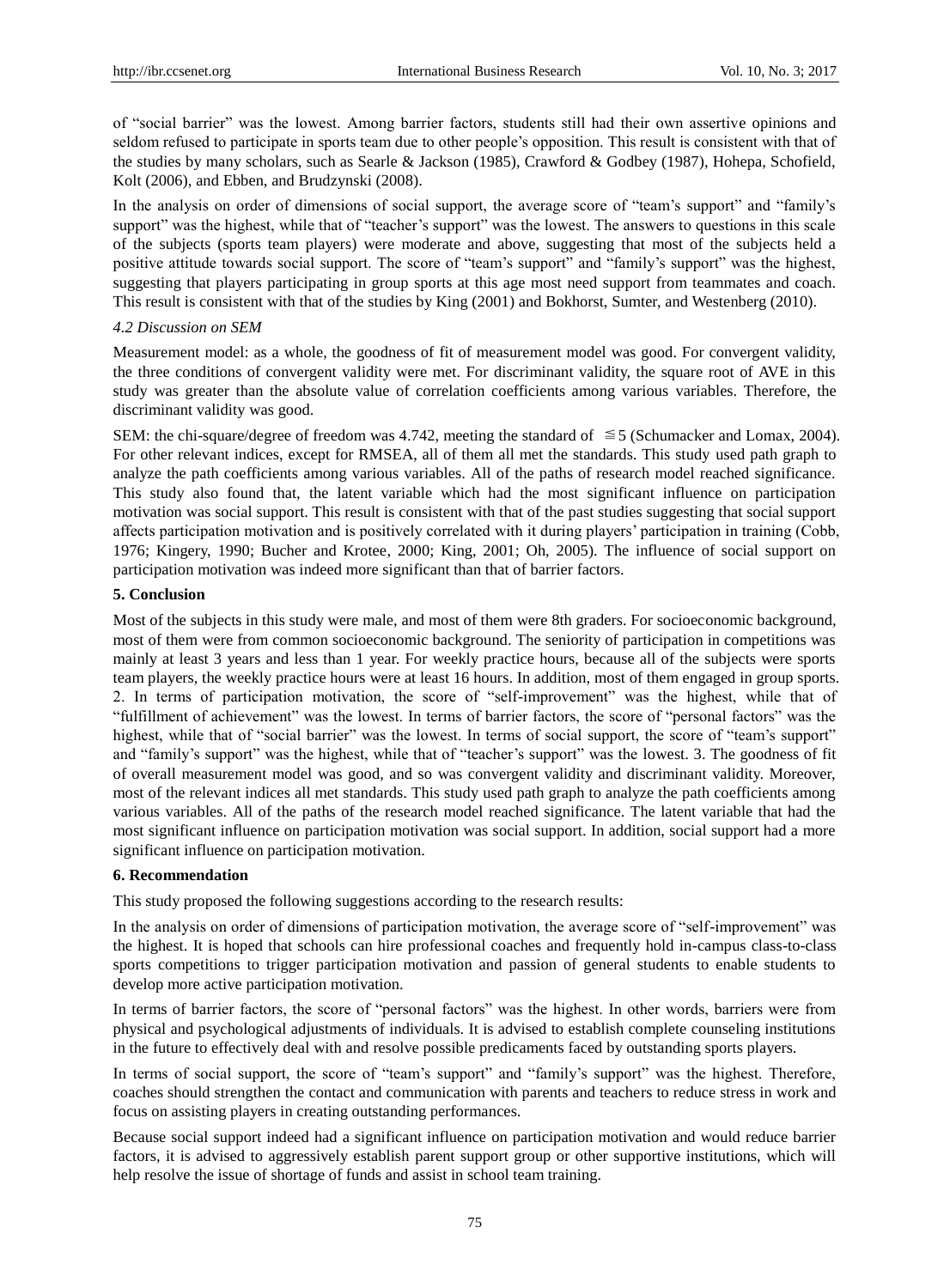Future studies are advised to use qualitative research methods, interviews, and observations to obtain more detailed information, as well as qualitative and quantitative research results.

#### **References**

- Adams. (1963). Toward an understanding of inequity. *Journal of Abnormal and Social Psychology, 67,* 422-436. https://doi.org/10.1037/h0040968
- Anderson, J. C., & Gerbing, D. W. (1988). Structural equation modeling in practice: A review and recommended two-step approach. *Psychological bulletin, 103*(3), 411-423. https://doi.org/10.1037/0033-2909.103.3.411
- Bagozzi, R. P., & Yi, Y. (1988). On the Evaluation for Structural Equation Models. *Journal of the Academy of Marketing Science, 16,* 74-94. https://doi.org/10.1007/BF02723327
- Barrett, P. (2007). Structural equation modelling: Adjudging model fit. *Personality and Individual differences, 42*(5), 815-824. https://doi.org/10.1016/j.paid.2006.09.018
- Beets, M. W., Vogel, R., Chapman, S., Pitetti, K. H., & Cardinal, B. J. (2007). Parent's support for children's outdoor physical activity: Do weekdays and weekends matter? *Sex Roles, 56,* 125-131. https://doi.org/10.1007/s11199-006-9154-4
- Beets, M. W., Vogel, R., Forlaw, L., Pitetti, K. H., & Cardinal, B. J. (2006). Social support and youth physical activity: The role of providr and type. *American Journal of Health Behavior, 30*(3), 278-289. https://doi.org/10.5993/AJHB.30.3.6
- Berkman, L. F. (1995). The role of social relations in health promotion. *Psychosomatic Medicine, 57,* 245-254. https://doi.org/10.1097/00006842-199505000-00006
- Bialeschki, M. D., & Michener, S. (1994). Re-entering leisure: Transition within the role of motherhood. *Journal of Leisure Research, 26,* 57-74.
- Bokhorst, C. L., Sumter, S. R., & Westenberg, P. M. (2010). Social Support from Parents, Friends, Classmates, and Teachers in Children and Adolescents Aged 9 to 18 Years: Who Is Perceived as Most Supportive? *Social Development, 19*(2), 417-426. https://doi.org/10.1111/j.1467-9507.2009.00540.x
- Boothby, J., Tungatt, M. F., & Townsend, A. R. (1981). Ceasing participation in Sports activity: Reported reasons and their implications. *Journal of Leisure Research, 13,* 1-14.
- Byrne. (2010). Structural equation modeling with AMOS: Basic concepts, applications, and programming (2nd ed.). Mahwah, NJ: Erlbaum.
- Caplan, G. (1974). Support systems and community mental health: Lectures on concept development. New York: Behavioral Publications.
- Caroll, B., & Alexandris, K. (1997). Perceptions of constraints and strength of motivation: Their relationship to recreational sport participation in Greece. *Journal of Leisure Research, 29*(3), 279-299.
- Chang, W. H., & Cheng, S. Y. (2012). Dance with Structural Equation Modeling: The Light of Dawn. Taipei City: Chien Cheng Culture.
- Chen, K. Y., & Wang, C. H. (2010). Practice of Structural Equation Modeling Analysis: The Application of AMOS. Taipei City: Wu Nan.
- Cobb, S. (1976). Social support as Modereator or Life Stress. *Psychosomatic Medicine, 38*(5), 300-314. https://doi.org/10.1097/00006842-197609000-00003
- Cohen, S., & Syme, S. L. (1985). Issues in the study and application of social support and health. New York: Academic Press.
- Cohen, S., & Wills, T. A. (1985). Stress, social support, and the buffering Hypothesis. *Psychological Bulletin, 98*(2), 310-357. https://doi.org/10.1037/0033-2909.98.2.310
- Coleman, D., & Iso-Ahola, S. E. (1993). Leisure and health: The role of social support and self-determination. *Journal of Leisure Research, 25,* 111-128.
- Cordes, K. A., & Ibrahim, H. M. (1999). Application in recreation & leisure for today and the future. New York: McGraw-Hill.
- Corey, B. H., Charles, B. E., Michael, L., Kelly, M. R., & Ting, L. (2010). College students' academic motivation: differences by gender, class, and source of payment. *College Quarterly, 13*(1), 1-10.
- Corey, S., McCleary, K. W., & Uysal, M. (1995). Travel motivations of Japanese overseas travelers: A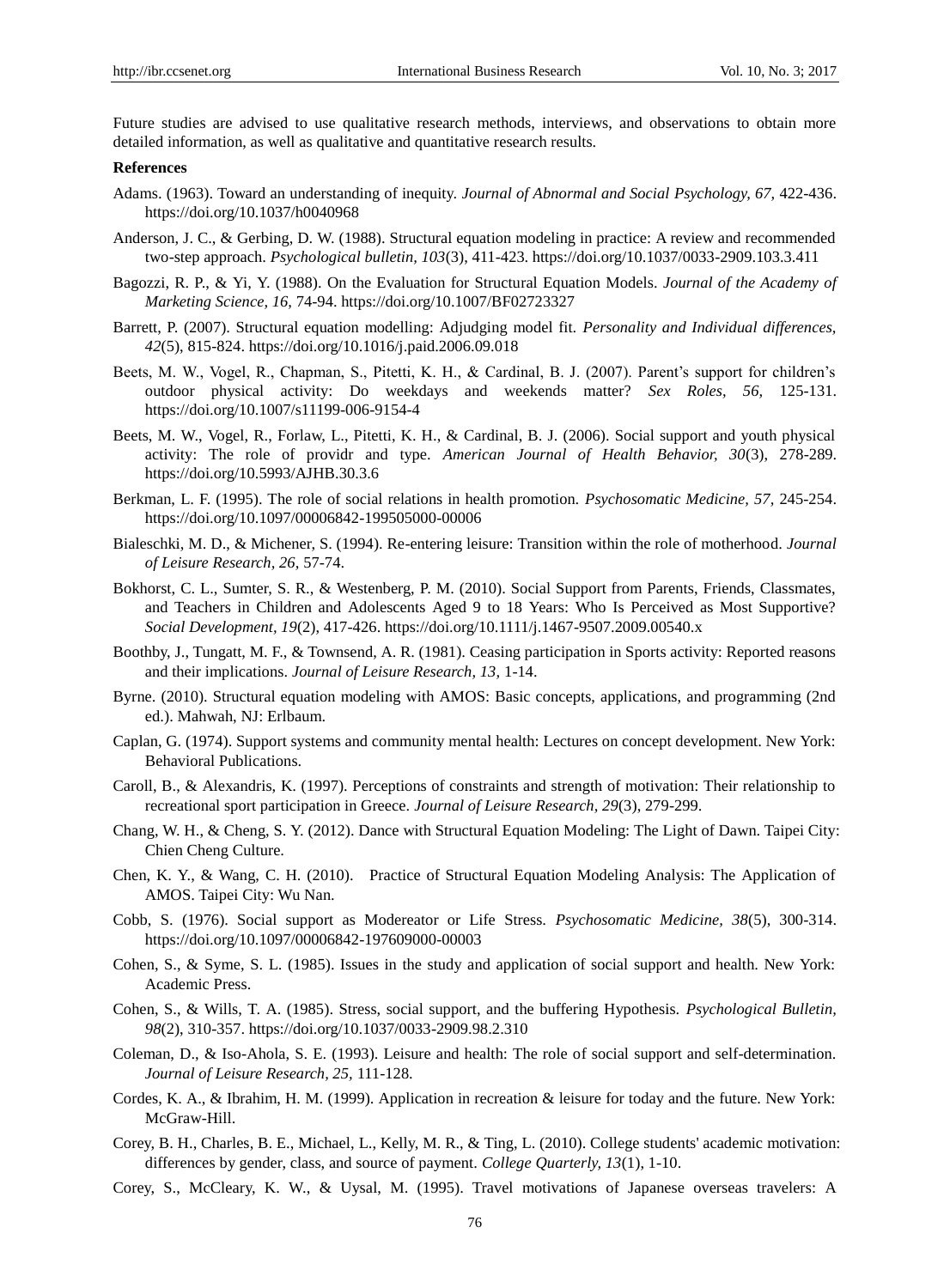factor-cluster segmentation approach. *Journal of Travel Research, 34*(1), 33-39. https://doi.org/10.1177/004728759503400104

- Crawford, D. W., & Godbey, G. (1987). Reconceptualizing barriers to family leisure. *Leisure sciences, 9*(2), 119-127. https://doi.org/10.1080/01490408709512151
- Crawford, D. W., Jackson, E. L., & Godbey, G. C. (1991). The hierarchical model of leisure constraints. *Leisure Sciences, 13,* 313. https://doi.org/10.1080/01490409109513147
- Cuieford, J. P. (1965). Fundamental Statistics in Psychology and Education. NY: McGraw-Hill Inc.
- Deci, E. L. & Ryan, R. M. (1989). The empirical exploration of intrinsic motivational processes. In L. Berkowitz (ed .). Advances in experimental social psychology. New York: Academic Press.
- Dishman, R. K. (1991). Increasing and maintaining exercise and physical activity. *Behavior Therapy, 22,*  345-378. https://doi.org/10.1016/S0005-7894(05)80371-5
- Ebben, W., & Brudzynski, L. (2008). Motivations and barriers to exercise among college students. *Journal of Exercise Physiology Online, 11*(5), 1-11.
- Ellis, G., & Rademacher, C. (1986). Barriers to recreation participation. A literature review: President's Commission on Americans Outdoors. Washington, DC: Government Printing Office.
- Fan, X., Thompson, B., & Wang, L. (1999). Effects of sample size, estimation methods, and model specification on structural equation modeling fit indexes. *Structural Equation Modeling: A Multidisciplinary Journal, 6*(1), 56-83. https://doi.org/10.1080/10705519909540119
- Fornell, C., & Larcker, D. F. (1981). Evaluating structural equation models with unobservable and measurement error. *Journal of Marketing Research, 18,* 39-50. https://doi.org/10.2307/3151312
- Forster, J. E. (1989). The effect of self-efficacy, and smoking habit on participant success in smoking cessation program. U. M. I. Dissertation services.
- Francken, D. A., & Raaij, W. (1981). Satisfaction with leisure time activities. *Journal of Leisure Research, 13*(4), 337.
- Fuchs, R. (1996). Causal models of physical exercise participation: Testing the predictive power of the construct "pressure to change". *Journal of Applied Social Psychology, 26,* 1931-1960. https://doi.org/10.1111/j.1559-1816.1996.tb00106.x
- George, D., & Mallery, P. (2003). SPSS for Windows step by step: A simple guide and reference. 11.0 update, (4th ed.). Boston: Allyn & Bacon.
- Gould, D., & Petlichoff, L. (1988).Participation and attrition in young athletes. In F.Smoll, R. Magill, M. Ash(Eds), Children in sport (3rd ed., 161-178). Champaign, IL: Human Kinetics.
- Hairs, Jr. F., Anderson, R. E., Tatham, R. L., & Black, W. C. (1998). Multivariate data analysis, (5th ed.). NY: Macmillan.
- Hanqin, Z. Q., & Lam, T. (1999). An analysis of Mainland Chinese visitors' motivations to visit Hong Kong. *Tourism Management, 20*(5), 587-594. https://doi.org/10.1016/S0261-5177(99)00028-X
- Heapes, R. A. (1978). Relating physical and psychological fitness: A psychological point of view. *Journal of Sports Medicine and Physical Fitness, 18,* 399-408.
- Henry, J. W., & Stone, R. W. (1994). A structural equation model of end-user satisfaction with a computer-based medical information systems. *Information Resources Management Journal, 7*(3), 21-33. https://doi.org/10.4018/irmj.1994070102
- Hohepa, M., Schofield, G., & Kolt, G. S. (2006). Physical activity: what do high school students think? *Journal of Adolescent Health, 39*(3), 328-336. https://doi.org/10.1016/j.jadohealth.2005.12.024
- Hu, L., & Bentler, P. M. (1999). Cutoff criteria for fit indexes in covariance. *Structural Equation Modeling, 6*(1), 1-55. https://doi.org/10.1080/10705519909540118
- Iacobucci, D. (2001). Factor analysis. *Journal of Consumer Psychology, 10*(1/2), 75- 82.
- Iso-Ahola, S. E. (1982). Toward a social psychological theory of tourism motivation: A rejoinder. *Annals of Tourism Research, 9*(2), 256-262. https://doi.org/10.1016/0160-7383(82)90049-4
- Iwasaki, Y. (2003). Examining rival models of leisure coping mechanisms. *Leisure Sciences, 25,* 183-206. https://doi.org/10.1080/01490400306560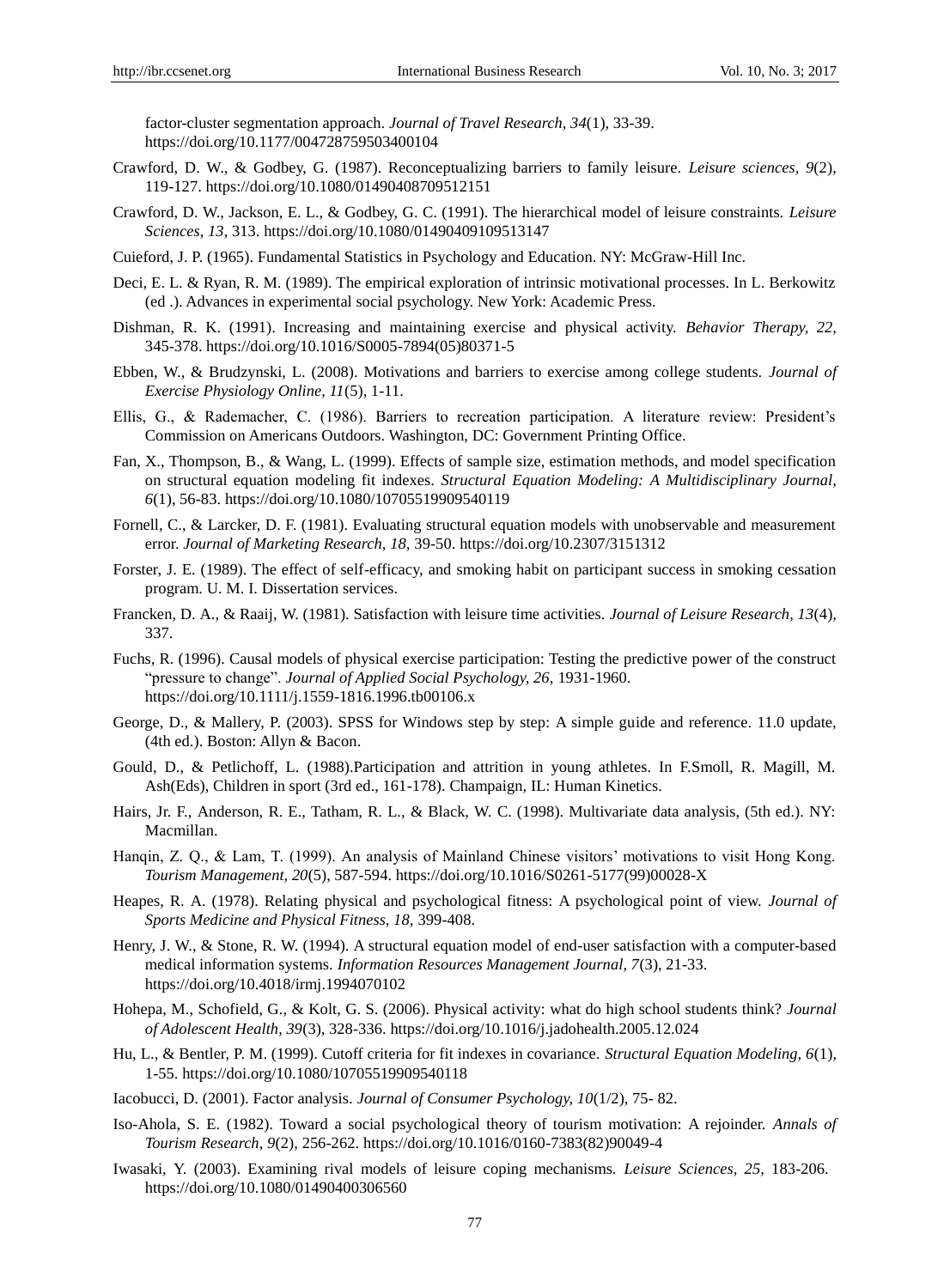- Jackson, E. L. (1988). Leisure constraints: A survey of past research. *Leisure Sciences, 10*(2), 203-215. https://doi.org/10.1080/01490408809512190
- Kaiser, H. F. (1974). An index of factorial simplicity. *Psychometrika, 39*(1), 31-36. https://doi.org/10.1007/BF02291575
- Kay, T. (1998). Having it all or doing it all? The construction of women's lifestyles in time-crunched household. *Society and Leisure, 21,* 435-454. https://doi.org/10.1080/07053436.1998.10753663
- Kenny, D. A. (2006). Series editor's note. Im T. A. Brown (Ed.), Confirmatory factor analysis for applied research. NY: Guilford. Ix-x.
- King, A. C. (2001). Interventions to promote physical activity by older adult. *Journal of Gerotology, 56,* 36-37. https://doi.org/10.1093/gerona/56.suppl\_2.36
- Kingery, P. M. (1990). Self-efficacy and self-monitoring of selected exercise and eating behavior of college students. *Healthy Education, 21*(1), 26-29.
- Kotler, P. (1997). Market management: Analysis, Planning, Implementation and Control (9th ed.). New Jersey: Prentice-Hall.
- Lee, T. H. (2009). A structural model to examine how destination image, attitude, and motivation affect the future behavior of tourists. *Leisure Sciences, 31*(3), 215-236. https://doi.org/10.1080/01490400902837787
- MacCallum, R. C., & Hong, S. (1997). Power analysis in covariance structure modeling using GFI and AGFI. *Multivariate Behavioral Research, 32*(2), 193-210. https://doi.org/10.1207/s15327906mbr3202\_5
- McDonald, R. P., & Ho, M. R. (2002). Principles and practice in reporting structural equation analysis. *Psychological Methods, 7,* 64-82. https://doi.org/10.1037/1082-989X.7.1.64
- Moutinho. (2000). Tourism marketing and management handbook. 553-556. London: Prentice-Hall
- Murray, C., & Nakajima, I. (1999). The leisure motivation of Japanese managers: A research note on scale development. *Leisure Studies, 18,* 57-65. https://doi.org/10.1080/026143699375050
- Nixon, H. L. (1984). Sport and the American Dream. New York: Leisure.
- Norman, A., & Bente, W. (1992). Parental and peer influences on leisure-physical activity in Young Adolescents. *Research Quarterly and Sport, 63*(4), 341-348. https://doi.org/10.1080/02701367.1992.10608754
- Nunnally, J. C. (1978). Psychometric Theory,(2nd ed.). New York: McGraw-Hill.
- Nunnally, J. C., & Bernstein, I. H. (1994). Psychometric Theory. New York: McGraw Hill.
- Oh, S. S. (2005). Successful Aging Through Leisure Gardening: A Study on Constraints Negotiation. Unpublished doctoral dissertation, Pennsylvania State University, Pennsylvania.
- Preacher, K. J., & MacCallum, R. C. (2003). Repairing Tom Swift's electric factor analysis machine. *Understanding Statistics, 2*(1), 13-43. https://doi.org/10.1207/S15328031US0201\_02
- Raymore, L., Godbey, G. C., Crawford, D. W., & VonEye, A. (1993). Nature and Process of leisure constraints: A Empirical Test. *Leisure Sciences, 15,* 99-113. https://doi.org/10.1080/01490409309513191
- Robert, K., & Angelo, K. (2001). Organizational behavior (5th ed.). The New York: McGraw-Hill.
- Sallis, J. F., Simons-Morton, B. G., & Stone, E. J. (1992). Determinations of physical activity and interventions in youth. *Medicine Science Sport Exercise, 24,* 248-257. https://doi.org/10.1249/00005768-199206001-00007
- Schumacker, R. E., & Lomax, R. G. (2004). A beginner's guide to structural equation modeling, (2nd ed.). NJ: Lawrence Erlbaum Association.
- Searle, M. S., & Jackson, E. L. (1985). Recreation non-participation and barriers to participation: Considerations for the management of recreation delivery systems. *Journal of Park and Recreation Administration, 3*(2), 23-35.
- Seeman, T. E., Berkman, L. F., Charpentier, P. A., Blazer, D. G., Albert, M. S., & Tinetti, M. E. (1995). Behavior and psychological predictors of physical performance: MacArthur studies of successful aging. *Journal of Gerontology: Medical Sciences, 50*(4), 177-183. https://doi.org/10.1093/gerona/50A.4.M177
- Silverman, S., & Subramaniam, P. R. (1999). Student attitude toward physical education and physical activity: A review of measurement issues and outcomes. *Journal of Teaching in Physical Education, 19,* 97-125.